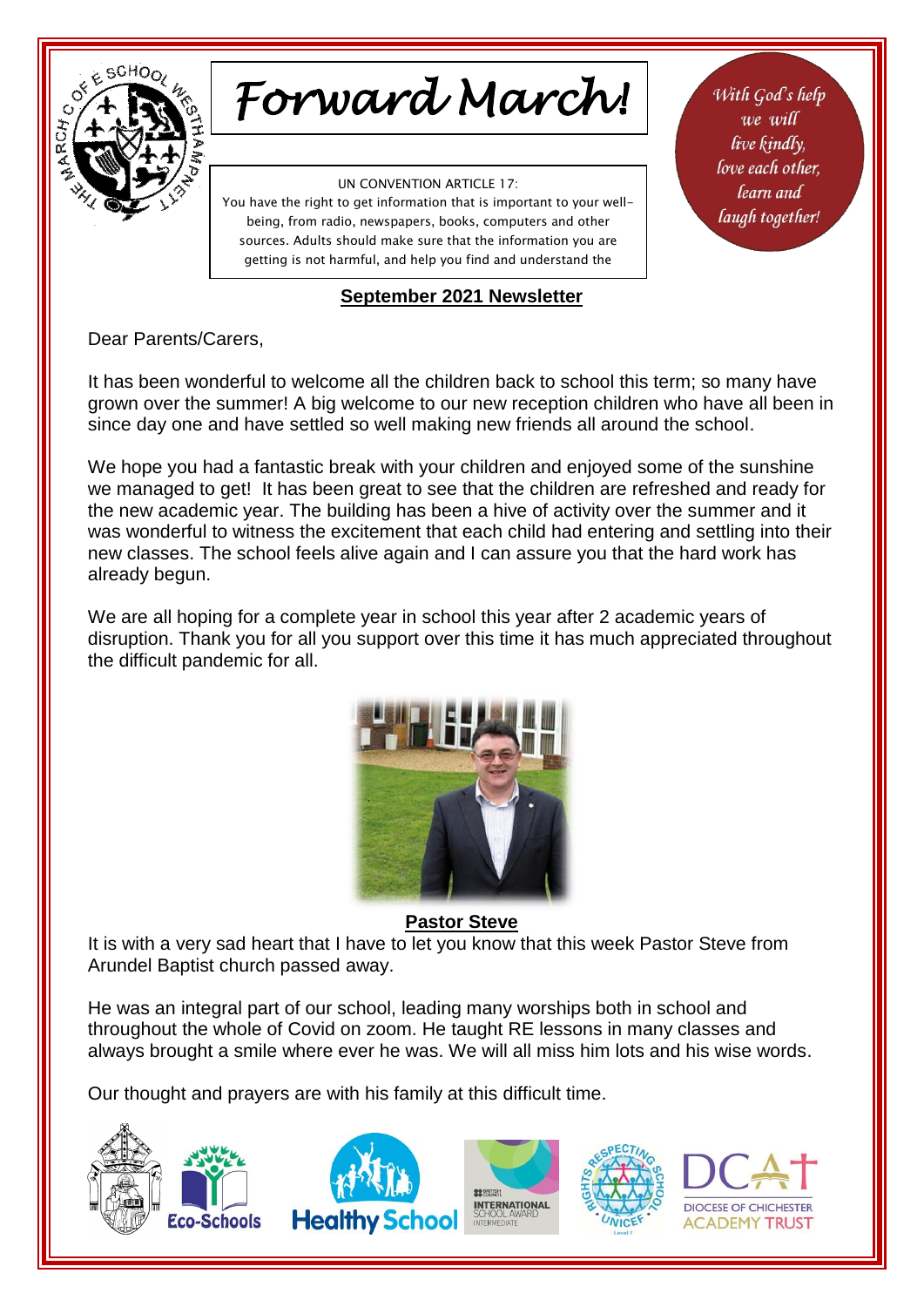

# **Nut free school**

Can we remind all parents that The March is a nut free school as we have children here who, if they were to even come into contact with someone with nut oil on their hands, would be very ill indeed. Please make sure that no products containing nuts are brought into school in sandwich boxes etc.

#### **Please check Inhalers are in date.**

Even if your child hasn't had an asthma attack in a long time, please check that school has an inhaler which is in-date for your child.

### **Healthy Snacks at break times.**

We encourage the children to eat healthy snacks at break times such as fruit, raw veg, or breadsticks, not chocolate or crisps . KS1 and EYFS have fruit provided for them each day as part of the National scheme. We will be reminding of this each week, please support us in doing the same and reminding them in the mornings. As a school we only have water in water bottle not squash. Please remind your children to being these in each day.

## **Year R**

İ

What a wonderful start to school life for our fantastic new Reception class. The end of the first month already and all the children have settled well. It is an absolute delight to see them all running in, excited and eager to embrace the day, with barely a backward look .

The children really enjoyed their first few Forest School sessions, where they helped collect sticks and logs for the fire, made their own objects in the forest and helped make their lunch, which they devoured.

As you can see the children love the outdoor activities and are very good at being able to independently access them. Here's a few 'Fly on the wall' moments for you to see how independent they are.

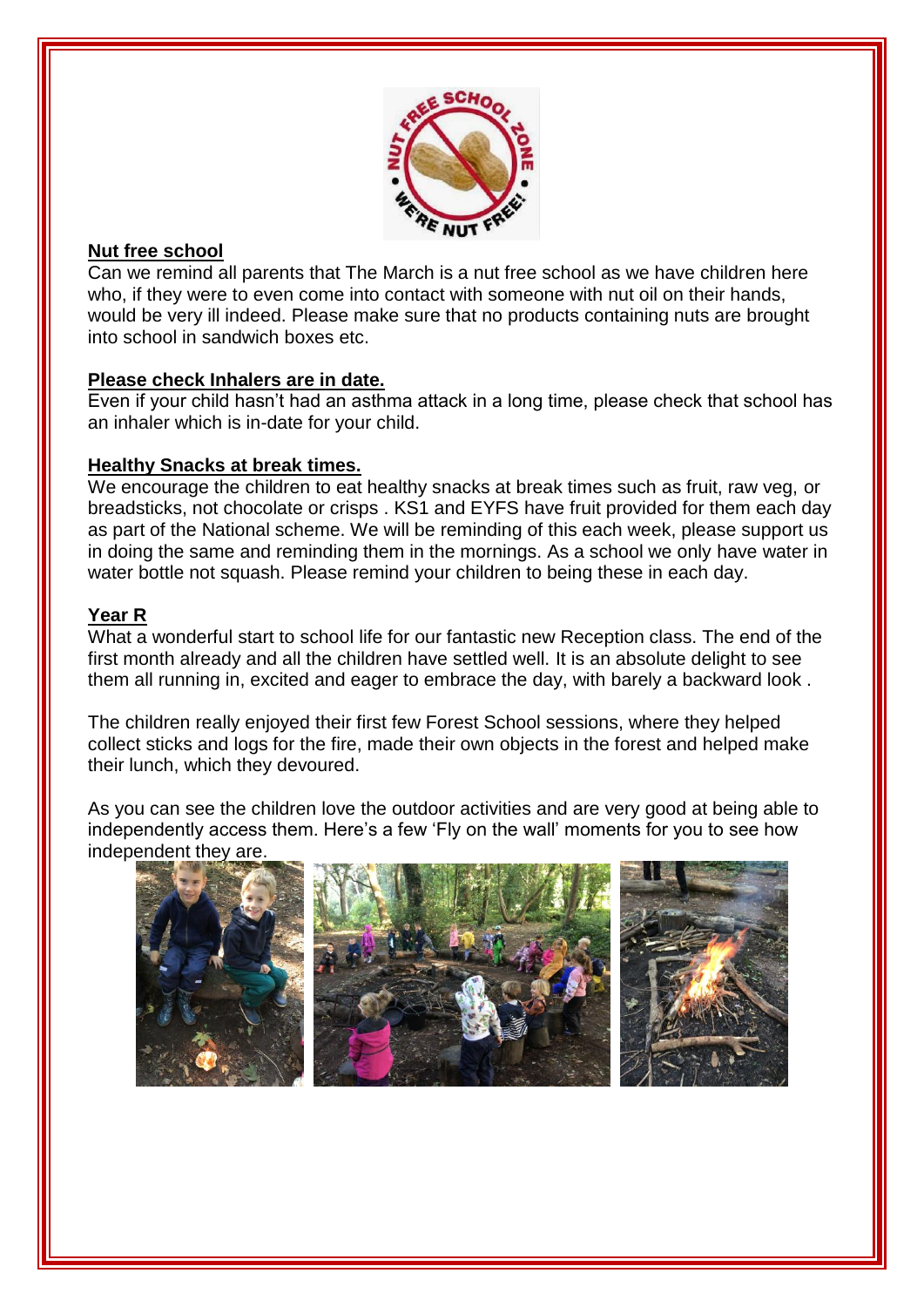

#### **Year 6**

İ

At the end of their second week in Year 6 the pupils had the wonderful opportunity to go to Goodwood Revival and entertain everyone with their singing! They were all dressed as 1940's school children and travelled on a vintage bus to the grounds. Their singing was mentioned by many people and Mrs Lee was proud of the enthusiasm they had for singing at every opportunity.

When they returned to school the school was filled with chatter with "that was amazing!" and "I'll never forget that!" on the next Monday!

Thank you to our Year 6 parents for making the children lovely lunches and packing them into the gas mask boxes we really appreciated the support early in the morning and for plaiting the girl's hair!

Well done Yr. 6 you did us proud and we are so glad you enjoyed the experience.

The rest of the school were all dressed in 1940's outfits including the teachers and enjoyed the volunteer re-enactment group. A wonderful day for all.





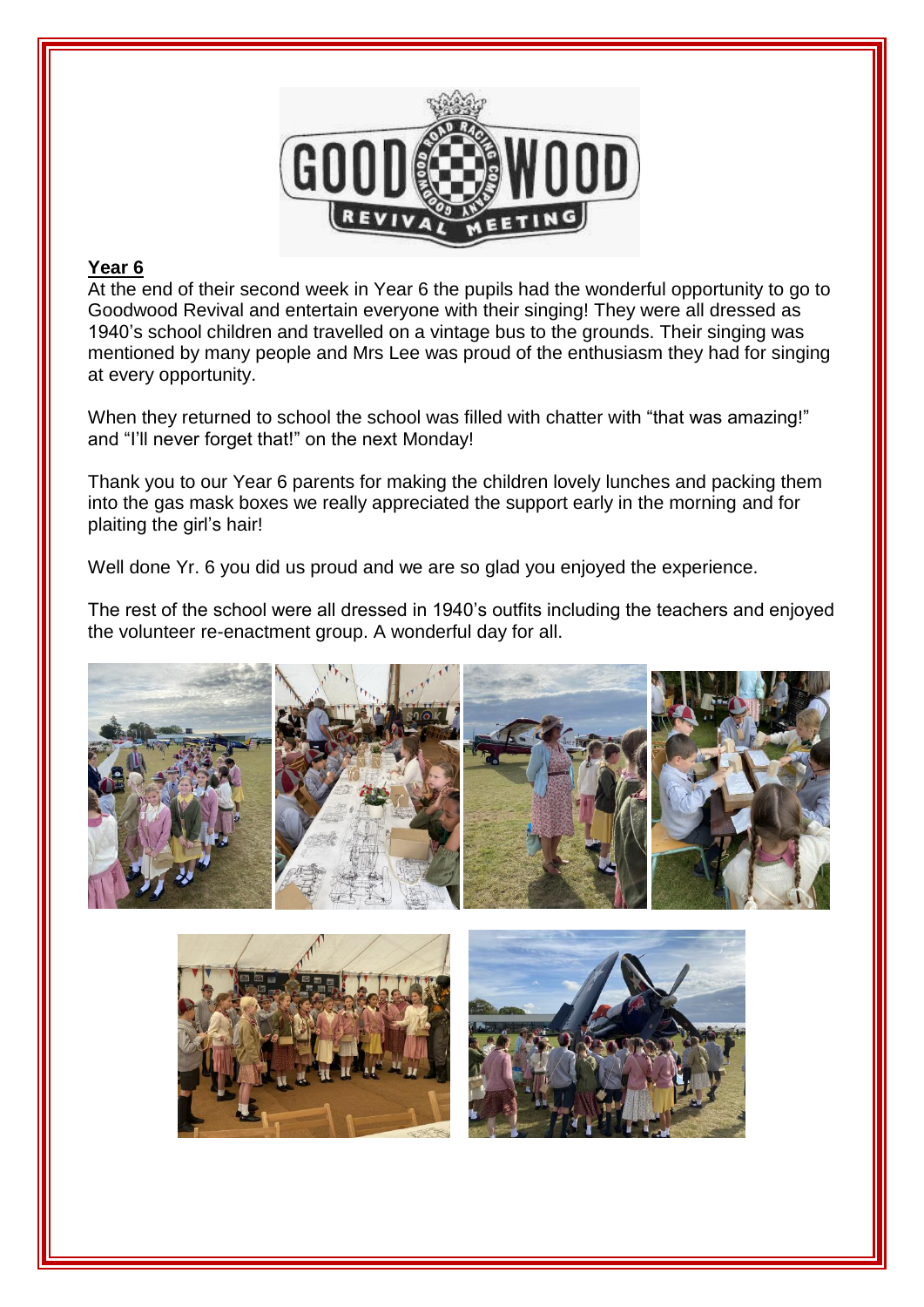





We are very excited to be able to take our school Choir to Young voices In Jan 2022 to the 02 in London

Children taking part in YV have the opportunity to perform in some of the world's greatest arenas alongside incredible artists. To achieve this with all their school friends around them for support, it helps their self-belief, self-motivation, confidence, and ability to communicate as part of a team - which is invaluable! Add to this the numerous health benefits of singing in rehearsals, including breathing exercises to focus the mind - it's no wonder that Young Voices is over-subscribed year after year!

We will be learning lots of new songs and can't wait to share these with you!

İ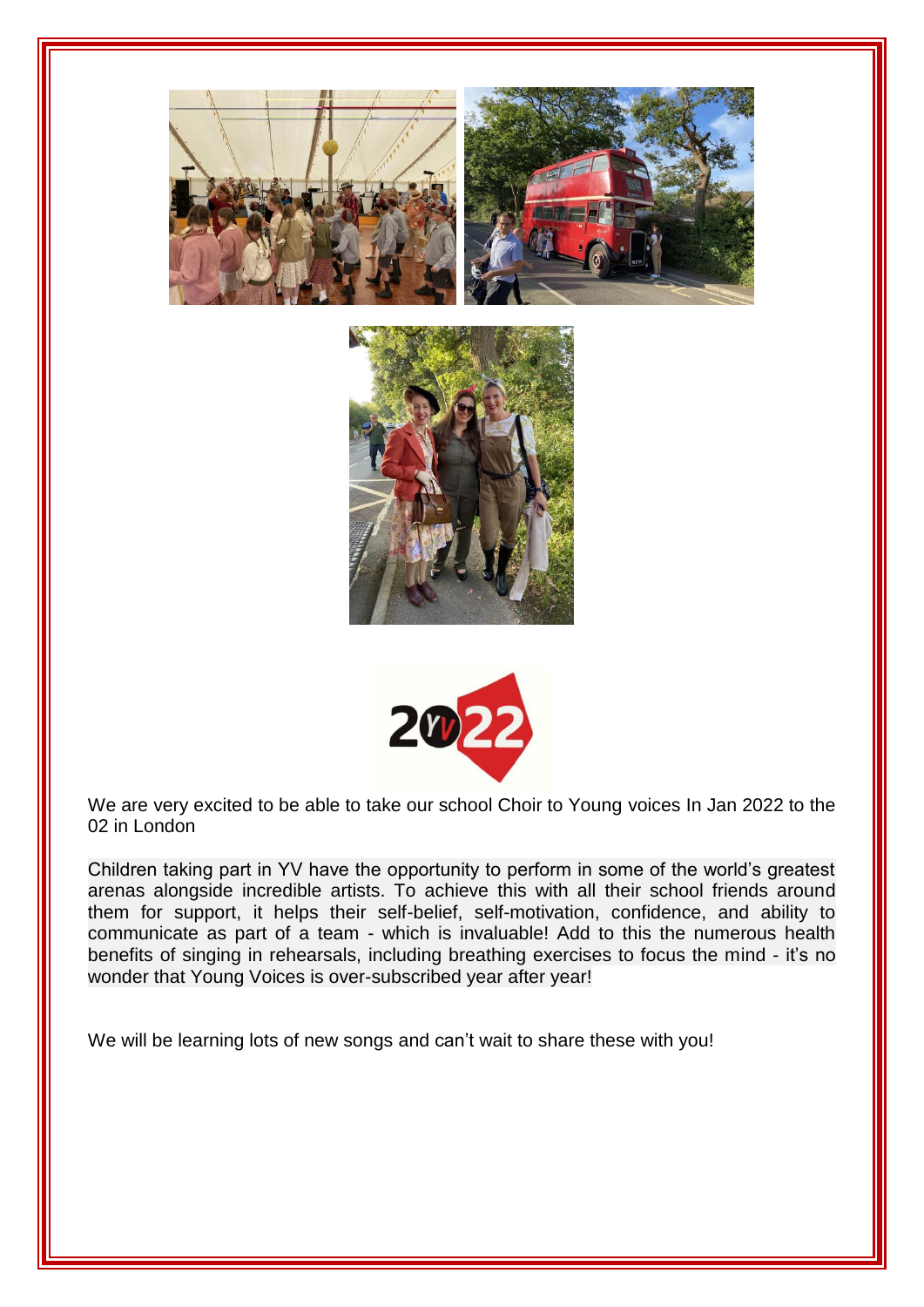Well done to our Year 5 pupils who have been sketching Mayan artefacts this week! As artists you have developed your skills well for shade and tones.



**Congratulations to our New School Prefects !!**



As a primary school we are very keen to recognise the hard work and positive behaviour of our children and becoming a prefect is a perfect opportunity to recognise and celebrate these qualities. Successful candidates were presented with their badge in assembly today after which they start their job in earnest.

The Prefects at the March CE Primary School must lead by example at all times in their behaviour, the respect they show to others and their school uniform.

A prefect's role is varied and to be awarded a school prefect badge is considered to be a real privilege.

The prefects at the March CE Primary will take on many roles and have many responsibilities, such as:

- Working in the office at lunchtimes
- Checking the ICT suite and new laptops
- Helping in the new Enquiry centre
- Working with classes during wet break times
- Monitoring cloakrooms

İ

- Energy savers, turning lights off at playtimes/dinner times
- Working alongside teachers to promote positive behaviour.
- Supporting the Buddy system in school